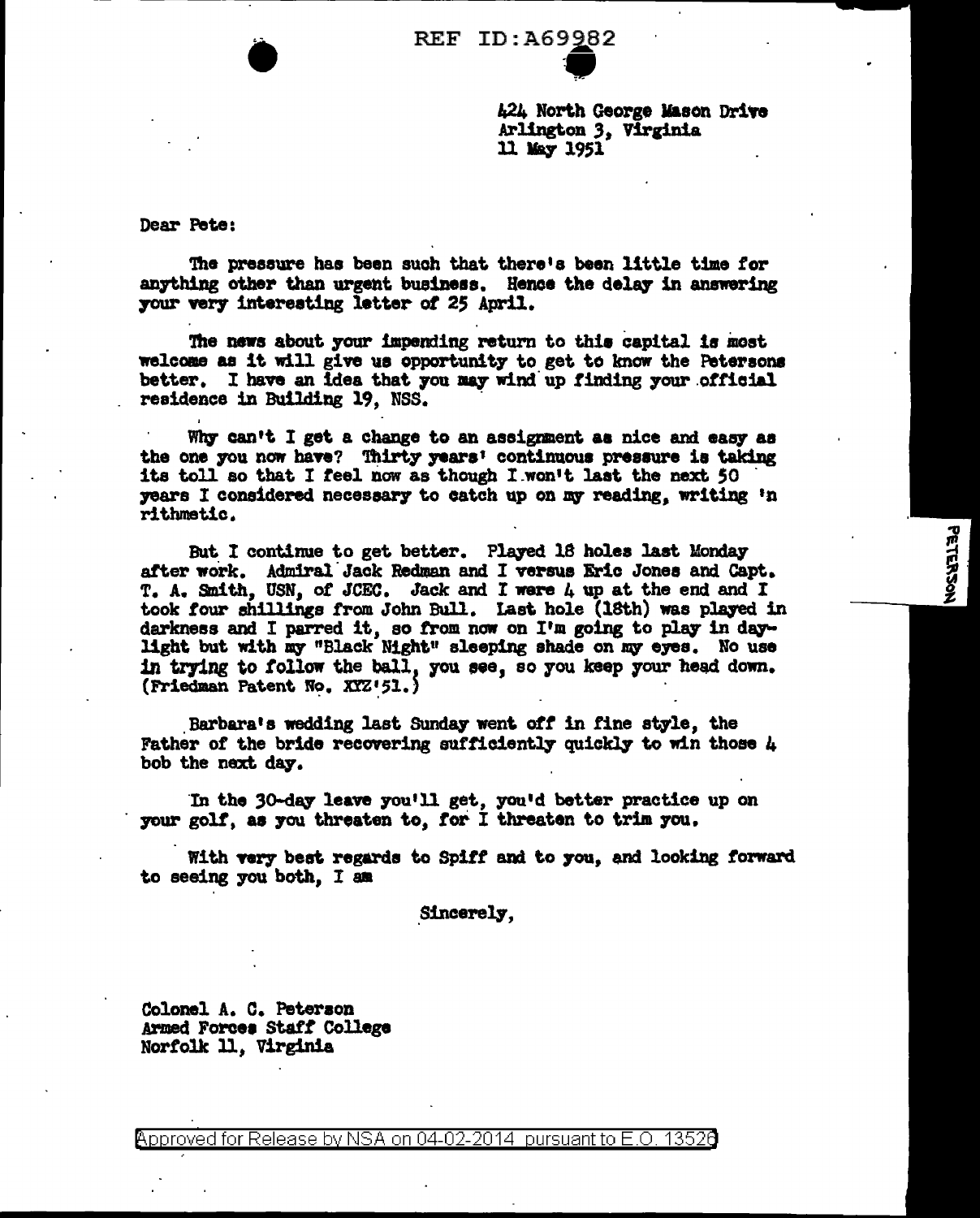REE British 1982, Haff Coffee<br>Morfolk 11, Gingenia<br>25 April 1951

Ilar Bitl-

The army personnel people visited the evilege today and informed me that orders were "conving out in about two weeks assigning me to ASA. I smell a nigger in the word pile! However Lpiff and I are both happy about being reassigned since we did

want to get the use of the

The tour here at

Norfolk has been very nice.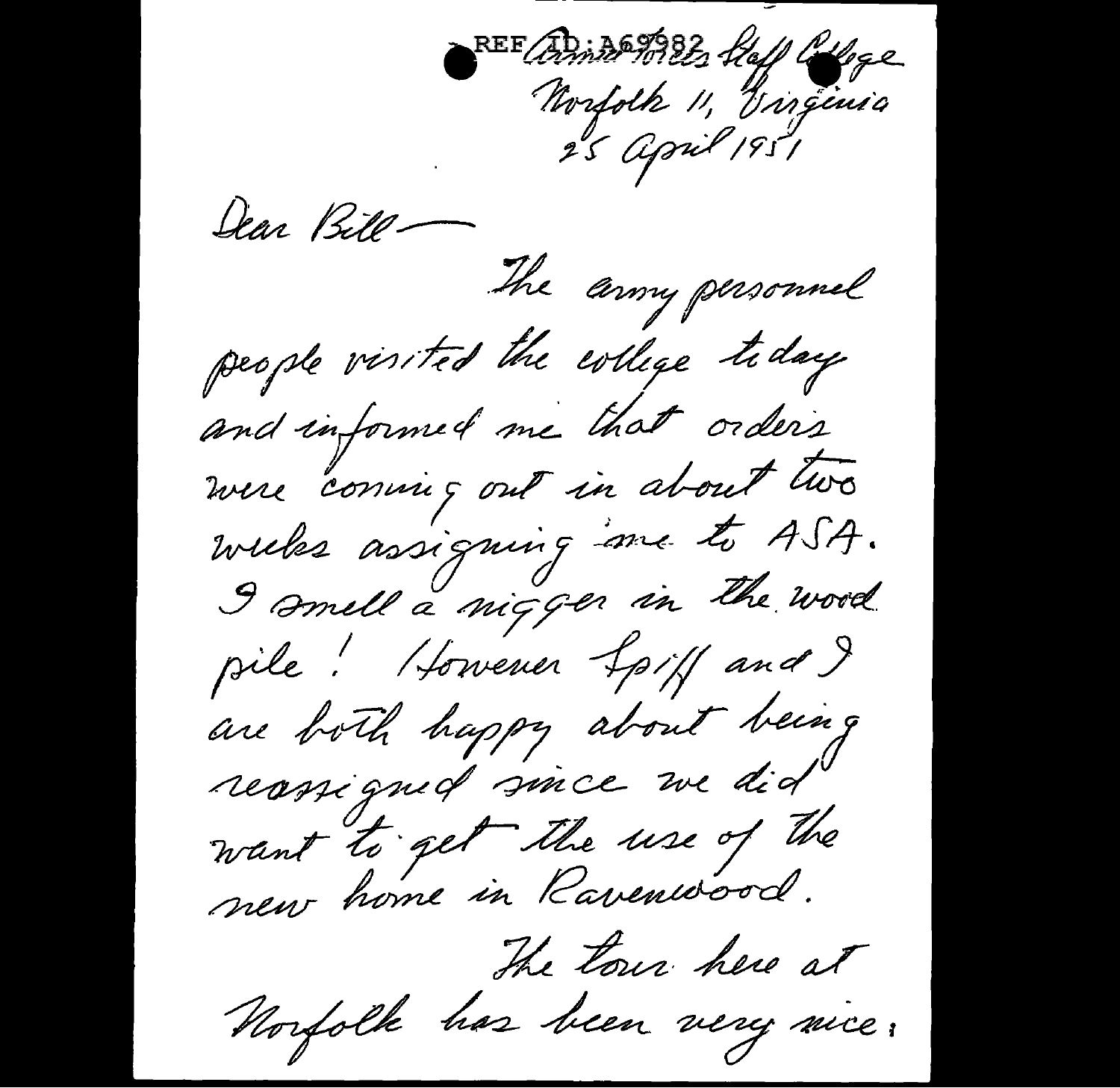work 25 target the house cant be beat. Spiff is getting a complete rest mixed with lots of bridge and golf. Shave been getting in some golf myself. The course is so level that walking is a pleasure innead op hard work. I have thought of you quite often - especially everytime an intilligence squib appears in print. I am inclosing on from The Norfolk paper for ald lines sake. You probably have it in your file already. Mr Annstrug sounds quite poutifical! We are asking for<br>45 days leave on change of